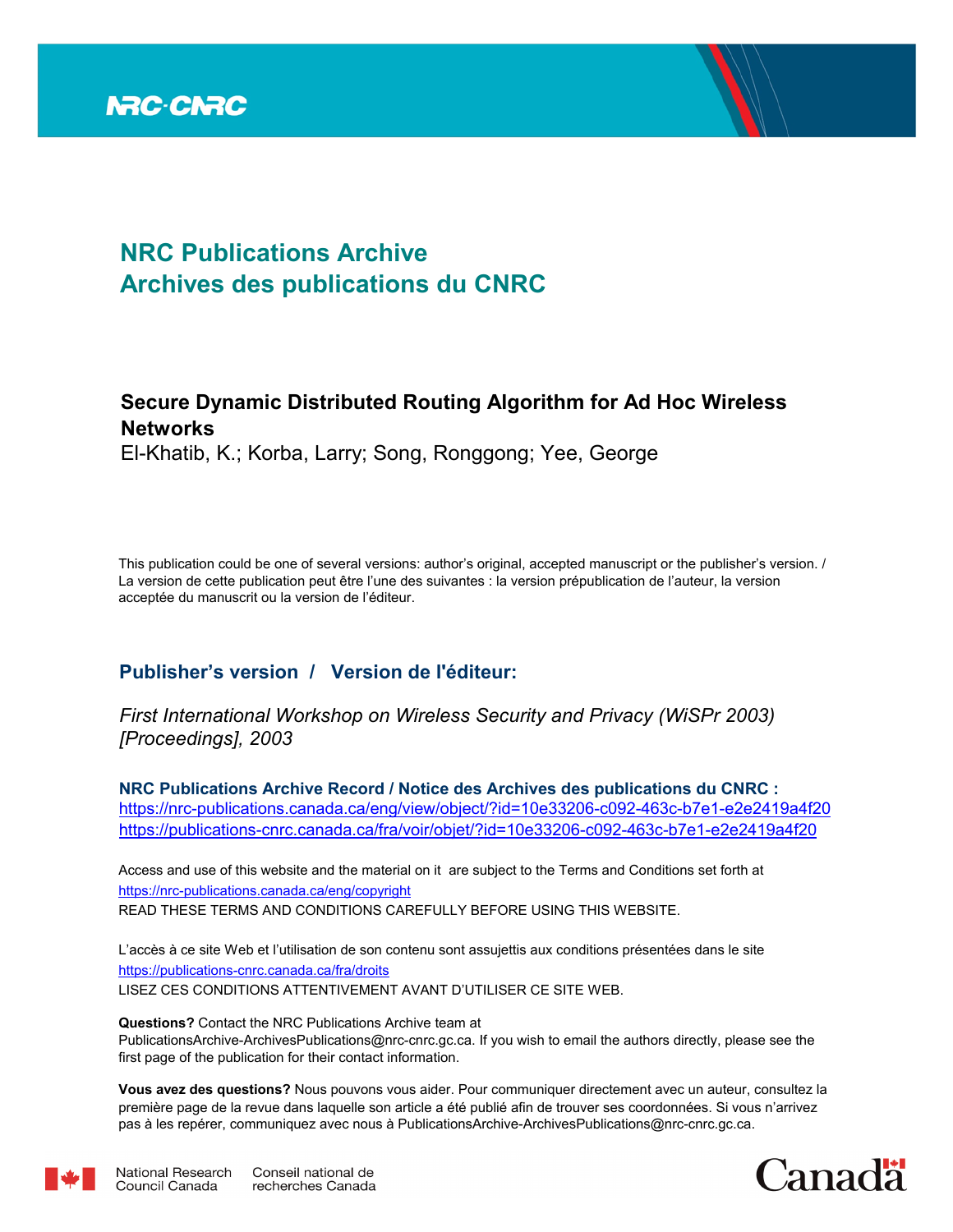

National Research Council Canada

Conseil national de recherches Canada

Institute for Information Technology

Institut de technologie de l'information



# *Secure Dynamic Distributed Routing Algorithm for Ad Hoc Wireless Networks \**

El-Khatib, K., Korba, L, Song, R., and Yee, G. October 2003

\* published in First International Workshop on Wireless Security and Privacy (WiSPr 2003) Kaohsiung, Taiwan. October 6, 2003. NRC 46517.

Copyright 2003 by National Research Council of Canada

Permission is granted to quote short excerpts and to reproduce figures and tables from this report, provided that the source of such material is fully acknowledged.

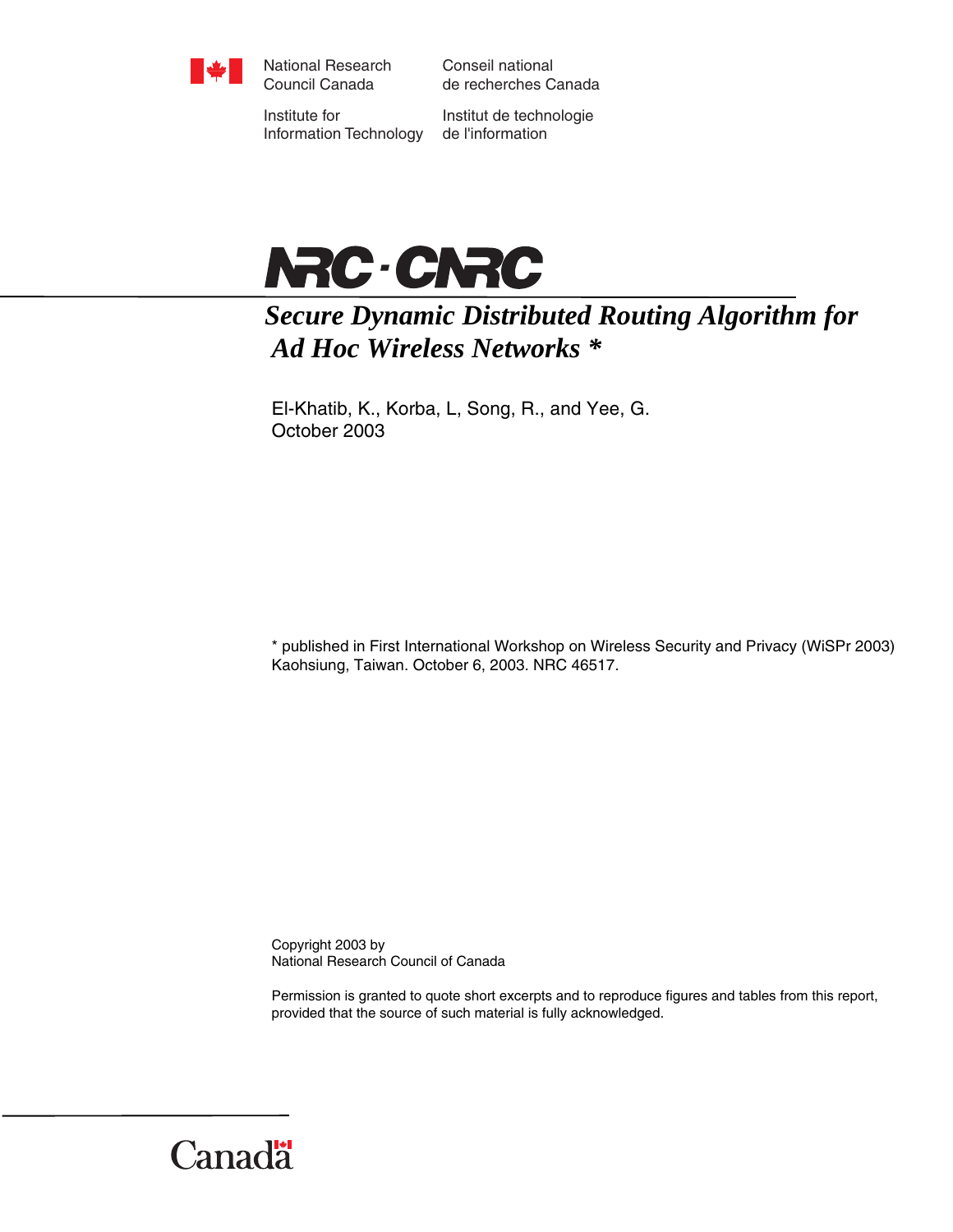# **Secure Dynamic Distributed Routing Algorithm for Ad Hoc Wireless Networks**

Khalil El-Khatib, Larry Korba, Ronggong Song, and George Yee Institute for Information Technology National Research Council of Canada Ottawa, Ontario K1A 0R6, Canada E-mail: { Khalil.El-Khatib, Larry.Korba, Ronggong.Song, George.Yee}@nrc.ca

# **Abstract**

*An ad hoc wireless network permits wireless mobile nodes to communicate without prior infrastructure. Due to the limited range of each wireless node, communication sessions between two nodes are usually established through a number of intermediate nodes. Unfortunately, some of these intermediate nodes might be malicious, forming a threat to the security or confidentiality of exchanged data. While data encryption can protect the content exchanged between nodes, analysis of communication patterns may reveal valuable information about end users and their relationships. Using anonymous paths for communication provides security and privacy against traffic analysis. To establish these anonymous paths, all nodes build a global view of the network by exchanging routing information. In dynamic ad hoc networks, building this global view is not an option. In this paper, we propose and analyze a distributed route construction algorithm for use in the establishment of anonymous routing paths in ad hoc wireless networks.* 

## **1: Introduction**

<u>.</u>

During the past few years, innovations in radio technologies such as Bluetooth, IEEE 802.11, or Hiperlan, have created a new concept of networking called ad hoc networking. Due to the short coverage range, each node functions as both a host and a router, and shares the control of the network with all other nodes<sup>1</sup>; two nodes can communicate directly if they are within the radio communication range of each other, or through other mobile nodes if they are separated by more than one radio operation range diameter in a relay fashion. Figure 1 shows an ad hoc wireless network with eight nodes. The dotted circle centered on each node shows the radio communication range of the node. Any connection between node *S* and *R* in the figure has to go through other intermediate nodes.



Figure 1. An ad hoc wireless network with eight hosts.

There are a number of circumstances where an ad hoc network is advantageous in the absence of network infrastructure. Examples of such circumstances include: battlefields where each soldier might be carrying a wireless transceiver; or on-the-fly conference environments where devices used by attendees collaborate to enable end-to-end communication between attendees, and perhaps Internet connection, without the requirement of a wireless infrastructure. In some environments, such as the military environment or even emergency/rescue environments, the information exchanged between two communicating parties might include highly sensitive data that must be secured when sent through intermediate nodes. While end-to-end security mechanisms can provide security for the data, valuable information regarding the nature and location of communicating entities may be determined from traffic analysis and routing data transported in the clear. Network-based anonymity techniques offer the prospect for hiding this information.

For the Internet, several network-based anonymity approaches provide anonymous communication between

<sup>1</sup> We will use the terms *node* and *host* interchangeably.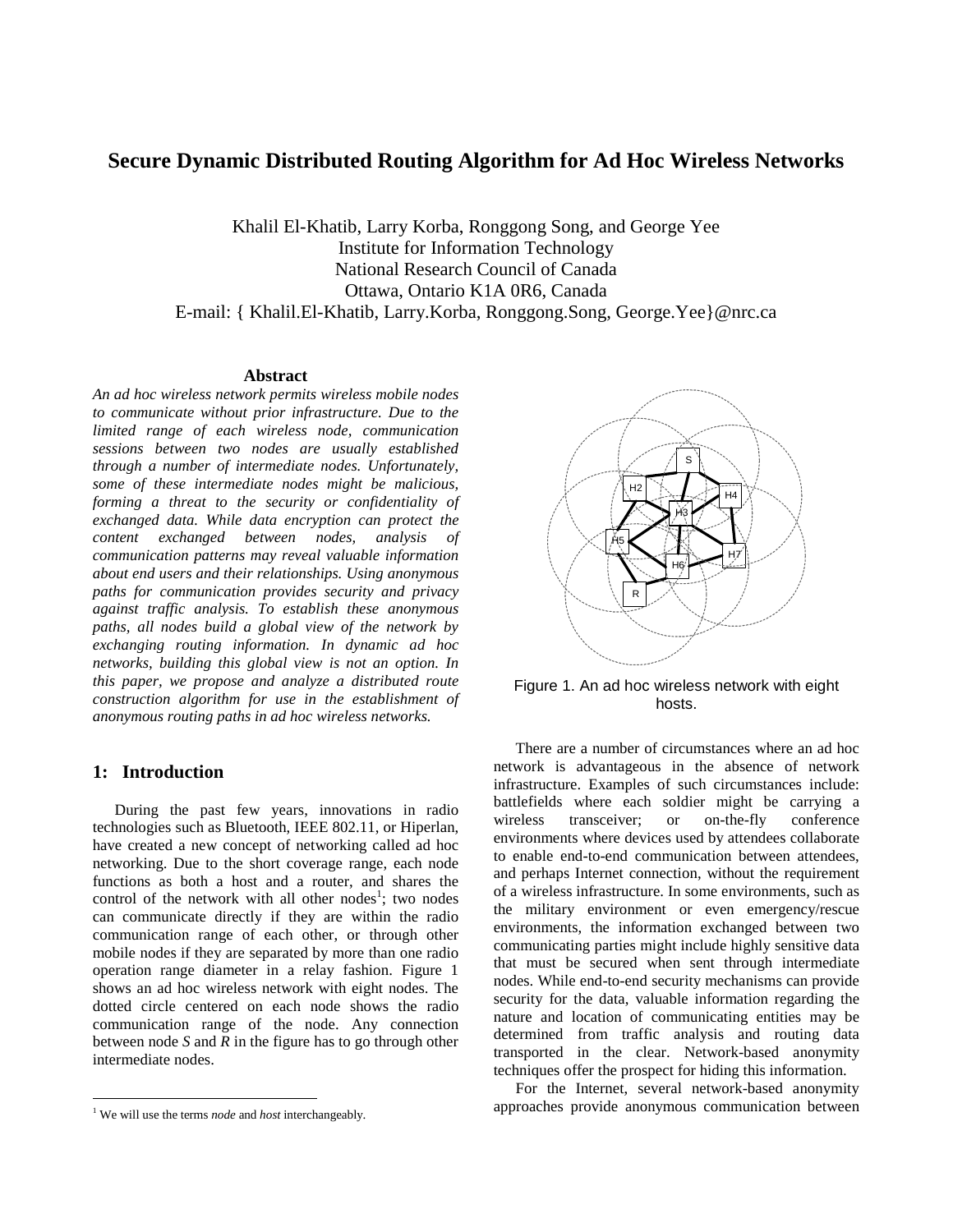end-nodes. These approaches include DC-nets [1], Crowds [2], MIX networks [3], and Onion Routing [4]. Both MIX networks and Onion Routing share the same concept of establishing an anonymous path for the data transfer. To construct the anonymous path, a source node must store and maintain information about the topology of the network. Keeping up-to-date information about the topology of the network is complex in the absence of fixed infrastructure and in the presence of dynamic topology, as found in ad hoc wireless environments.

In this paper, we propose a distributed path construction protocol for anonymizing communication in wireless ad hoc networks. The protocol does not require the source node to gather and store information about the network topology. Instead, the source node initiates a broadcast message intended for a selected destination node. Intermediate nodes insert their identification (IDs) and a session key into the message and forward copies of this message to their neighbors until the message gets to its intended receiver. Intermediate nodes encrypt this information before adding it to the message, and only the intended receiver node is able to decrypt it. Once the receiver node receives the message, it retrieves from the message the information about all intermediate nodes, encapsulates this information in a multi-layered message, and sends it along a reverse path in the dissemination tree back to the source node. Each intermediate node along the reverse path removes one encrypted layer from the message, and forwards the message to its ancestor node until the message reaches the source node. When the protocol terminates, the source node ends-up with information about all the intermediate nodes on the discovered route as well as the session keys to encrypt the data transmitted through each of these nodes. The multicast mechanism and the layered encryption used in the protocol ensure the anonymity of the sender and receiver nodes.

The rest of the paper is organized as follows. Onion Routing technology is briefly reviewed in Section 2. In Section 3, we give a literature review of the techniques used to find anonymous paths in current anonymous communication systems, followed by a review of secure and non-secure routing algorithms for wireless ad hoc networks in Section 4. Our proposed distributed anonymous path computation algorithm is presented in Section 5. In Section 6, we discuss the characteristics of this algorithm. In Section 7, we analyze the algorithm for its security and anonymity. Section 8 offers our conclusion.

# **2: Anonymous Communication in the Onion Routing Protocol**

A variety of widely known techniques or attacks may be used to infer the identities, locations, or relationships between communicating entities in a public network. Typical attacks include: message coding, timing, message volume, flooding, intersection and collusion. Onion Routing is a communication protocol that is resistance against some of these attacks.

The Onion Routing protocol employs a network of Chaum MIXes [3] to provide anonymous and secure communications. It provides a communication infrastructure that is reasonably resilient against both eavesdropping and traffic analysis. Using the protocol, communicating applications do not connect directly to each other; instead, they communicate through a sequence of networked computing nodes called onion routers. Onion routers are generally application layer routers that realize Chaum MIXes. Onion routing connections proceed in three phases: *connection setup* phase, *data transfer*  phase and *connection termination* phase.

During the *connection setup* phase, an initiating application makes a socket connection to an application specific proxy on one onion router. The proxy determines the route through the onion routing network using its knowledge of the network topology and available onion routers. To protect the data and routing information, the proxy constructs a multi-layer encrypted data structure called an onion and sends it through the network. Each layer of the onion defines the next hop in the route. An onion router that receives an onion peels off the topmost layer, identifies the next hop, and sends the remaining onion to the next router. In addition to carrying next hop information, each onion layer contains key seed material from which keys are generated for decrypting and encrypting data sent forward or backward along the anonymous connection.

Once the anonymous connection is established, the *data transfer phase* begins and data can be sent in both directions. The initiator's onion proxy receives data from an application, breaks it into fixed sized cells, and encrypts each cell multiple times - once for each onion router the message traverses on its way to the destination. As a cell of data moves through the network, each onion router removes one layer of encryption and forwards the cell to the next node along the path. Eventually, the data emerges at the final onion router in the path. At this point, the recipient's proxy regroups the cells into the data stream originally submitted by the application and, acting as the receiver proxy, forwards it to the destination application. For data moving backward, from the recipient to the initiator, the process occurs in the reverse order, with the recipient's proxy breaking the traffic into cells, and successive onion routers encrypting the cells it for the return journey.

In the *connection termination phase*, the anonymous connection established in the *connection setup phase* is torn down. This involves the removal of encoded next hop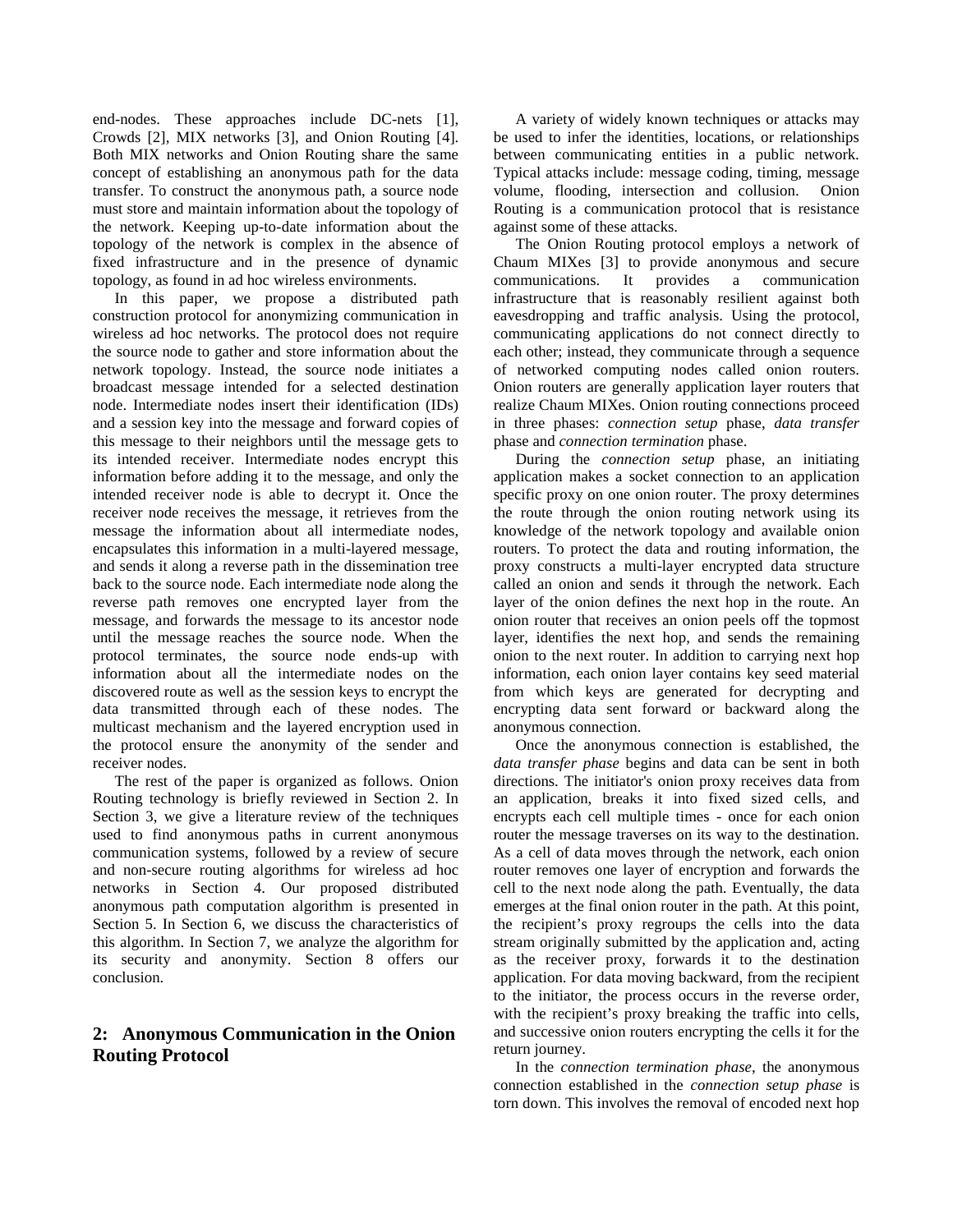information in each onion router making up the connection.

# **3: Finding Anonymous Paths in Current Anonymous Communication Systems**

Over the Internet, anonymous systems [5, 6, 7] use application level routing to provide anonymity through a fixed core set of MIXes, as we described earlier for the Onion Routing protocol. Each host keeps a global view of the network topology, and make anonymous connections through a sequence of MIXes instead of making direct socket connections to other hosts. The authors in [8] used an alternate Onion Routing approach to provide anonymous communications for mobile agents in the JADE environment. In this work, each JADE multi-agent platform in the system has several onion agents that provide an anonymous data forwarding service, and at least one onion monitor agent that keeps track of the location of all other onion agents in the system. Onion monitor agents exchange onion agent reachability information to maintain a valid topology of the onion agent network. Alternatively, Levien [9, 10] developed a monitoring utility that queries MIXes and publishes on a website the average latency and uptime for each MIX over the past 12 days. Remailer clients such as the Jack B. Nymble [11] can use the reliability statistics and keys provided on this website when selecting the MIX chain. Additional information such as configuration options and special features for each of the MIXes is also published.

Two recent works, Tarzan [12] and MorphMix [13], discuss the difficulties of constructing routes in dynamic environments. In Tarzan, the initiating node establishes the anonymous path by iteratively adding one node at a time to the path. In a single iteration, the initiator adds one node to the path, and receives the list of neighbors of that node. The initiator selects one of these neighboring nodes to be added to the path during the next iteration. A similar approach was used in MorphMiX but the difference is that in MorphMix, and instead of the initiator, a trusted third party makes the selection of the next node. Using the probability of appearance of nodes on the path, the path initiator can, up to a certain degree, determine existence of malicious collusions among the nodes on the path. The problem with Tarzan and MorphMix is that it takes a long time to construct the paths, which is a major problem for dynamic networks.

# **4: Routing Protocols in Ad hoc Networks**

In packet-switched networks such as the Internet, routing protocols use either link-state or distance-vector routing algorithm [14]. Both algorithms allow a network node to determine the shortest distance to a destination node. Prominent examples of these are the link state protocol OSPF (Open Shortest Path First)[15] and the distance vector protocol RIP (Routing Information Protocol)[16]. While both link state and distance vector algorithms can be used in ad hoc networks, they incur high message complexity [17] as a result of node mobility. A number of routing protocols have been specifically designed to reduce this complexity in ad hoc networks. Examples of such protocols include the DSR (Dynamic Source Routing) [18] and AODV (Ad hoc On demand Distance Vector)[19].

In DSR, a source node that needs to discover a path to a destination floods the network with query packets. Each intermediate node that receives a query packet adds its identification to the list of nodes traversed so far by packet and forwards the packet to all neighboring nodes. Once the destination node receives a query packet, it answers with a packet reply that carries a copy of the route stored in the packet query message. AODV is similar in functionality to the DSR, except that intermediate nodes may cache routing information from the reply packets, and use this information later in subsequent route discovery sessions. Using cached routing information gives AODV some performance improvement over DSR. A comparative performance evaluation of DSR, AODV, and other routing protocols for ad hoc networks can be found in [20, 21].

Achieving security in wireless ad hoc networks is a complex task due to the nature of the wireless environment and the lack of infrastructure [22]. A number of protocols have been developed to add security to routing in ad hoc networks. Papadimitriou [23] proposed SRP (Secure Routing Protocol) based on DSR. The protocol assumes the existence of a security association between the source and destination to validate the integrity of a discovered route. Dahill [24] proposed the ARAN (Authenticated Routing for Ad hoc Networks) protocol that uses public key cryptography instead of the shared security association used in the SRP. Each intermediate node running the protocol verifies the integrity of the received message before forwarding it to its neighbor nodes. Source and destination nodes use certificates included in the route discovery and reply messages to authenticate each other. The protocol has an optional second discovery stage that provides nonrepudiating route discovery. Yi [25] developed a generalized SAR (Security-Aware Ad-hoc Routing) protocol for discovering routes that meet a certain security criteria. The protocol requires that all nodes that meet a certain criteria share a common secret key.

Both SRP and ARAN ensure only the authenticity but not the privacy of the routing information, while SAR finds routes that meet a certain security level. In all these protocols, intermediate nodes that handle the control messages can easily find the identity of the communicating nodes, which we need to hide in case of anonymous communication. Our protocol proposed in the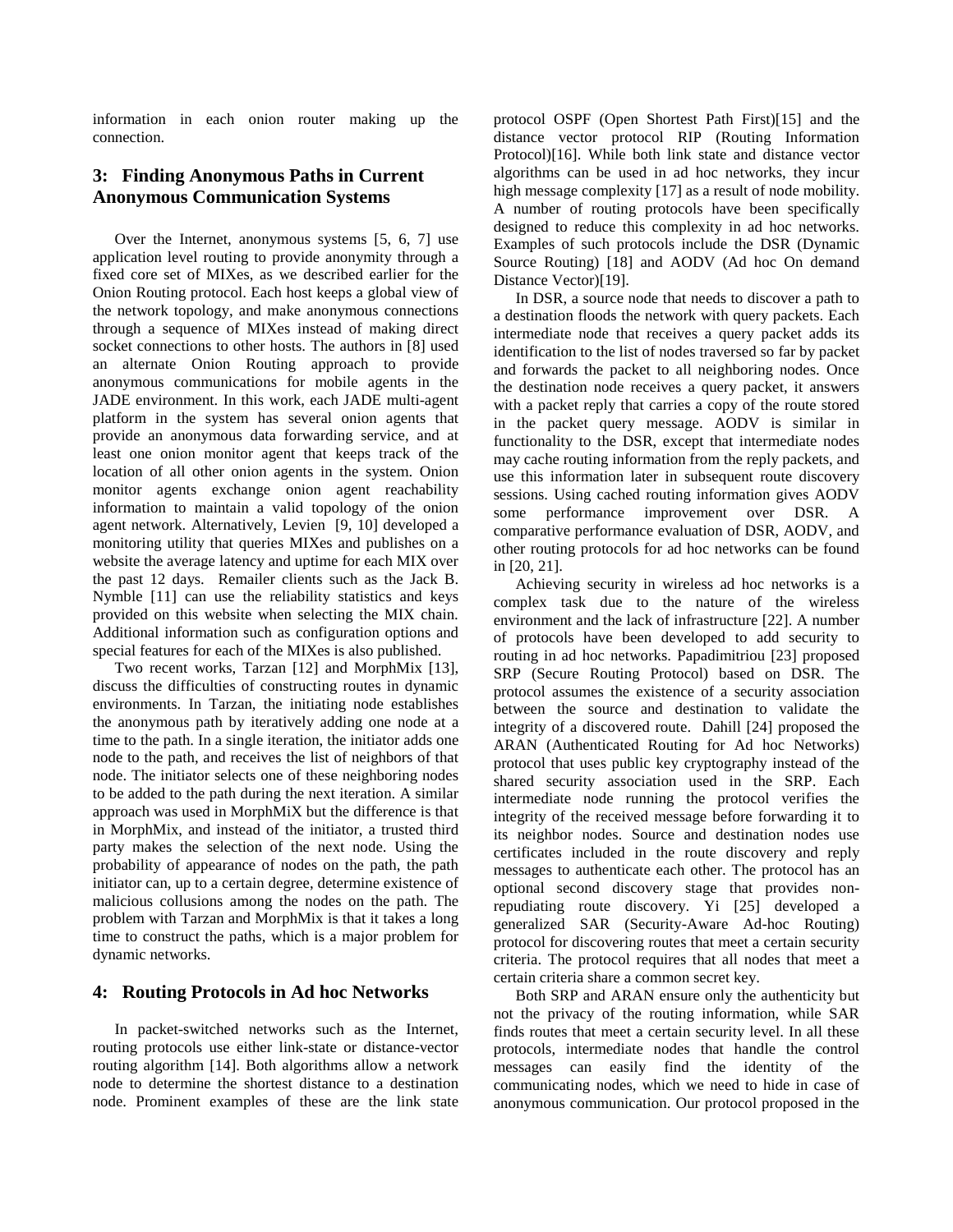next section provides anonymity for the path discovery phase (and hence for subsequent communications using this path), and uses the onion routing approach to provide protection against traffic analysis techniques.

# **5: Distributed Anonymous Route Discovery Protocol**

In this section, we introduce our distributed protocol for establishing anonymous path in ad hoc wireless networks. The major objective of the protocol is to allow intermediate nodes to participate in the path construction protocol without jeopardizing the anonymity of the communicating nodes.

### **5.1: Overview**

To send data anonymously to a receiver node R, a  $sender<sup>2</sup>$  node *S* has to discover and establish an anonymous path that connects the two nodes. Both the path discovery and establishment process should be carried out without jeopardizing the anonymity of the communicating nodes. Our approach presented here for constructing the anonymous path is inspired by the DSR [18] protocol and can replace it for anonymous communication in ad hoc networks. The process is divided into two phases: the *path discovery* phase and the *path reverse* phase. Distributed information gathering about intermediate nodes that can be used along an anonymous path is carried out during the *path discovery* phase, while passing this information to the source node takes place during the *path reverse* phase. We elaborate on these phases during the following sections, but we first introduce the notations that are used henceforth.

# **5.2: Notations and Terminologies**

Notations and terminologies are defined as follows.

- *ID<sub>i</sub>* : identity of node *i*, e.g. *ID<sub>R</sub>* is the identity of the receiver *R*.
- *PK<sub>i</sub>*: public key of node *i*, e.g. *PK<sub>R</sub>* is the public key of the receiver *R*.
- *TPK* : a temporary one-time public key.
- *TSK* : the private (secret) key corresponding to *TPK*.
- $K_i$ : symmetric (session) key generated by node *i*, e.g.  $K_S$  is the symmetric (session) key generated by the source node *S*.
- $PL<sub>S</sub>$ : the padding length set by the sender.
- $P<sub>S</sub>$ : a padding implemented by the sender.

<u>.</u>

- $PL_R$ : the padding length made by the receiver node *R*.
- $P_R$ : a padding made by the receiver node *R*.
- $E_{PK_i}(M)$ : The message *M* is encrypted with a public key *PKi*, e.g. *RSA*.
- $E_{K}$  (*M*): The message *M* is encrypted with the symmetric key *Ki, e.g. DES.*
- $H(M)$ : The message  $M$  is hashed with a hash function*, e.g. MD5.*
- $Sign_S(M)$ : The message *M* is signed with the source node *S*'s private key, *e.g. RSA*.
- $SN_{session\_ID_i}$ : A random number generated by node *IDi* for the current session.

### **5.3: Path Discovery Phase**

The *path discovery* phase allows a source node *S* that wants to communicate securely and privately with node *R* to discover and establish a routing path through a number of intermediate wireless nodes. An important characteristic of this phase is that none of the intermediate nodes that participated in the route discovery phase can discover the identity of the sending node *S* and receiving node *R*.

The source node *S* triggers the *path discovery* phase by sending a *path discovery* message to all nodes within its wireless transmission range. The *path discovery* message has four parts. The first part is the open part. It consists of a one-time public key *TPK*, which is generated for each route discovery session and used by each intermediate node to encrypt routing information appended to the *path discovery* message. This key serves also as a unique identifier for the message. The second part contains the identifier  $ID_R$  of the intended receiver, and the symmetric key  $K_S$  generated by the source node, all encrypted with the public key  $PK_R$  of the receiver. The source node may learn about the public key  $PK_R$  of the destined receiver through a number of ways including using the service of a certificate authority (CA). The symmetric key  $K_S$  is used to encrypt the third part of the message as well as to protect against replay attacks. The third part consists of  $ID_S$ ,  $PK_S$ ,  $TPK$ ,  $TSK$ ,  $SN_{Session\_ID_S}$   $PL_S$ ,  $P_S$ , and  $Sign_S(M_S)$ , all encrypted with  $K_S$ . The intended receiver uses the public key *TPK* and it corresponding private key *TSK* to decrypt and verify the routing information in the message.  $SN_{Session \_ID_s}$  is a random number generated by the source node and is mapped to the encryption key  $K_S$  to use with which message. The padding  $P<sub>S</sub>$  protects against message size attack, and; *Sign<sub>S</sub>* protects the integrity of the message. A complete analysis of the security of the protocol is provided in Section 7. The fourth part of the message holds information about intermediate nodes that

<sup>&</sup>lt;sup>2</sup> We use "sender" and "source" interchangeably.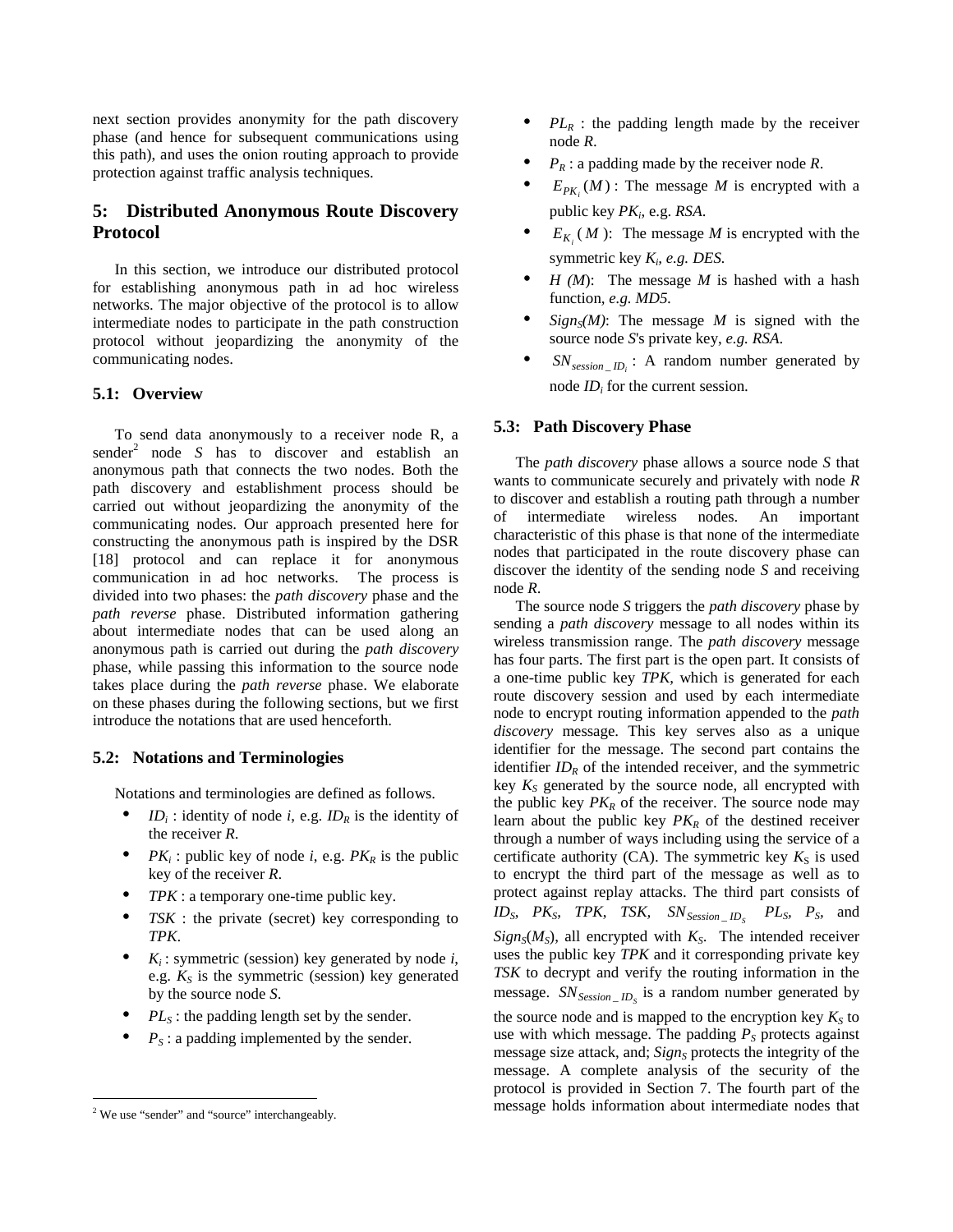have already handled the message, as described below. Therefore, a message sent by a source node has the following format (fourth part not yet available):

$$
TPK, E_{PK_R} (ID_R, K_S), E_{K_S} (ID_S, PK_S, TPK, TSK, SN_{Session\_ID_S}, PL_S, P_S, Sign_S(M_S))
$$

where  $M_S = H$  (*TPK*, *TSK*, *ID<sub>R</sub>*,  $K_S$ , *ID<sub>S</sub>*,  $PK_S$ ,  $SN_{Session\_ID_s}$ ,  $PL_s$ ,  $P_s$ ).

We assume that each node keeps an internal table for mapping the randomly generated number of a session to the encryption key for the session, as well as to the ancestor and successor node along the anonymous path for the session. Given an encrypted message and a randomly generated number, a node can use this mapping table to know which key to use to encrypt the message as well as the ID of the node to which to forward the message. Only the random number, session key, and ancestor node entries are added to the table during the *path discovery*  phase, while the successor node entry is added later during the *path reverse* phase.

When a node *i* receives a *path discovery* message, it processes the message according to the following steps:

- 1. Check if the message has already been received from other nodes within its wireless transmission range using the *TPK* as the unique identifier for the message
- 2. If the message was received previously, drop it silently; **STOP**
- 3. Check if the node is the intended receiver (try to decrypt  $E_{PK_R}$  (*ID<sub>R</sub>*,  $K_S$ ) with the private key of the node and compare the  $ID_R$  to the node's id)
- 4. If the node is NOT the intended receiver, then
	- a. Add the following information to the message, all encrypted with the *TPK*: the id of the node, a session key *Ki* (shared encryption key generated by the node), a randomly generated number  $SN_{Path\_ID_i}$  for the session, and the signature of the original received message.
	- b. Broadcast the new message to other nodes in the wireless transmission range.
	- c. Add  $\langle SN_{Path} \rangle$  *ID*, id of the ancestor node,  $K_i$ to the internal mapping table.
- 5. If the node is the destined receiver, then
	- a. Use the session key  $K_S$  from  $E_{PK_R}(ID_R, K_S)$  to decrypt the rest of the message and get *TSK,* then use the *TSK* to get session keys for all the nodes along the path of the message.
	- b. Put all ids of the nodes and their session key in one message; encrypt the message several times, each time with the session key of a node along the path to the receiver. Use the reverse order of the keys in the message (same as the data flow in onion routing)

c. Send the message to the first node in the reverse path

A *path discovery* message that has already traveled nodes 1..*i* on its way from the sender *S* to the receiver *R*  would have the following format:

*TPK*, 
$$
E_{PK_R}
$$
 (*ID<sub>R</sub>*, *K<sub>S</sub>*),  $E_{K_S}$  (*ID<sub>S</sub>*, *PK<sub>S</sub>*, *TPK*, *TSK*,  
\n*SN*<sub>*Session*</sub> *ID<sub>S</sub>*, *PL<sub>S</sub>*, *P<sub>S</sub>*, *Sign<sub>S</sub>*(*M<sub>S</sub>*))  
\n $E_{TPK}$  (*ID<sub>1</sub>*, *K<sub>1</sub>*, *SN*<sub>*Session*</sub> *ID<sub>1</sub>*, *Sign<sub>ID<sub>1</sub></sub>* (*M<sub>ID<sub>1</sub></sub>*)),  
\n $E_{TPK}$  (*ID<sub>2</sub>*, *K<sub>2</sub>*, *SN*<sub>*Session*</sub> *ID<sub>2</sub>*, *Sign<sub>ID<sub>2</sub></sub>* (*M<sub>ID<sub>2</sub></sub>*)),  
\n $\vdots$   
\n $E_{TPK}$  (*ID<sub>i</sub>*, *K<sub>i</sub>*, *SN*<sub>*Session*</sub> *ID<sub>i</sub>*, *Sign<sub>ID<sub>i</sub></sub>* (*M<sub>ID<sub>i</sub></sub>*))

where  $M_S$  is as defined above,  $M_{ID_i} = H(M_{prev}, ID_i, K_i)$  $SN_{Path\_ID_i}$ ), and  $M_{prev}$  is the cumulative message that node *i* gets from its ancestor node *i-1*.

#### **5.4: Path Reverse Phase**

The *path discovery* message is forwarded from one node to the other in the network until it reaches the target receiver *R*, which triggers the *path reverse* phase.

When the intended receiver gets the *path discovery* message, it can use its private key to retrieve  $K_S$ . Then using  $K<sub>S</sub>$ , it can obtain the temporary private (secret) key *TSK* encrypted in the third part of the message. Using *TSK*, the receiver node *R* can also retrieve the id's of all intermediate nodes and the session key to use with each one of these intermediate nodes, and the random number generated by each node. The receiver then composes a message that contains all these random numbers and the corresponding session keys, and encrypts the message with the session keys of all the nodes along the path to the source node. With each encryption, the receiver *R* adds a layer that contains the random number generated by the node along the reverse path to the sender. If the first node to get this message from the receiver is node *i*, the encrypted message constructed by the receiver *R* will have the following format:

$$
E_{K_i}(\dots(E_{K_2}(E_{K_1}(E_{K_5}(-SN_{Session\_ID_1}, K_l, SN_{Session\_ID_2}, K_2, \dots, K_i, SN_{Session\_ID_R}, PL_R, P_R),
$$
  
\n
$$
SN_{Session\_ID_S}
$$
, 
$$
SN_{Session\_ID_1}
$$
),  
\n
$$
SN_{Session\_ID_2}
$$
, ..., 
$$
SN_{Session\_ID_{i-1}}
$$
, 
$$
SN_{Session\_ID_i}
$$

Each intermediate node that receives the *path reverse* message uses the  $SN_{Session \_ID_i}$  to retrieve the key for the session, removes one encryption layer and forwards the message to the next node on the reverse path to the source node. The ID of the node from which the message was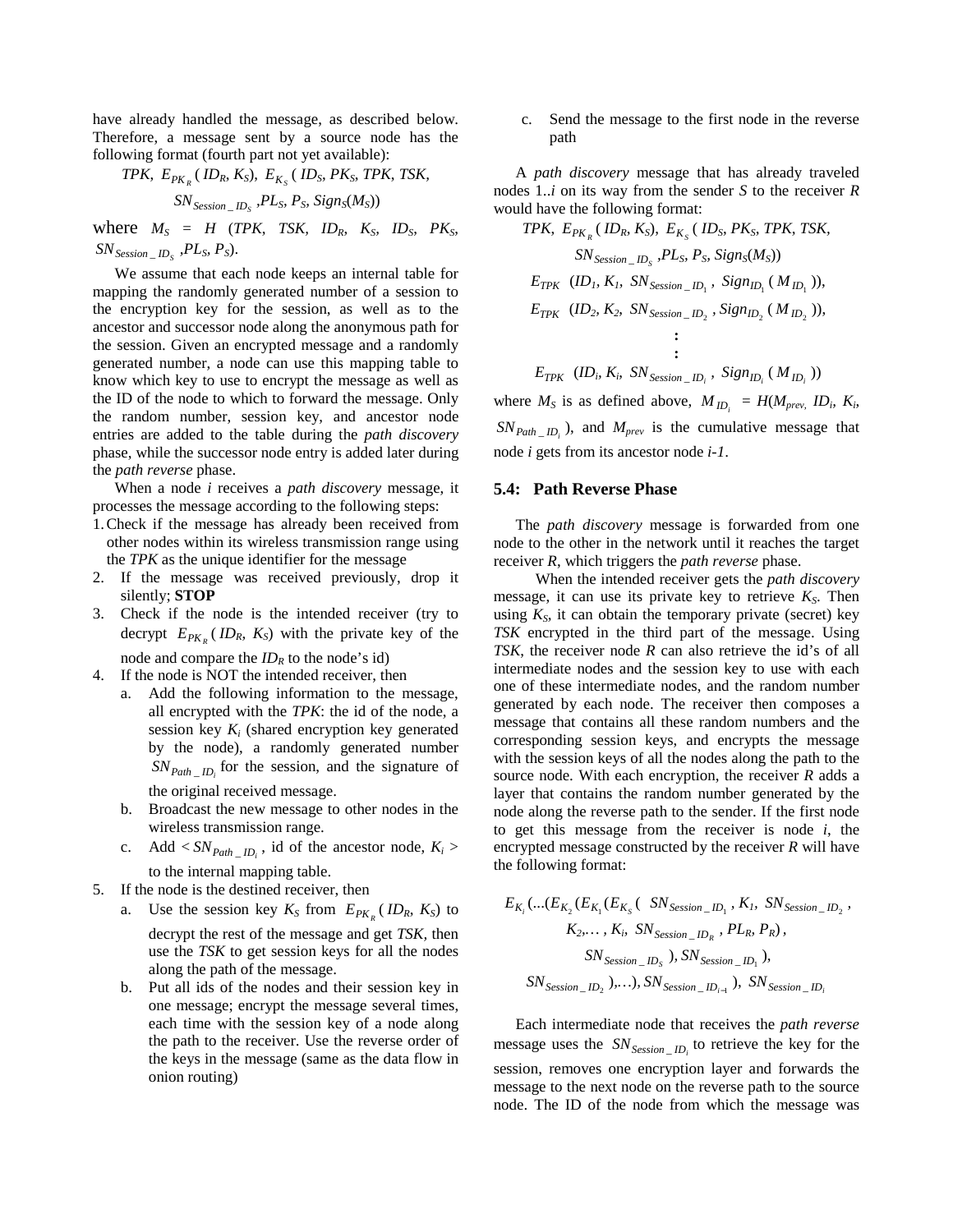received is added to the successor node entry corresponding to the random number into the mapping table.

When the source node receives the message, it decrypts the message and passes the information about all the intermediate nodes (i.e. the route) to the higher application.

#### **5.5: Data Transfer Phase**

The *path reverse* message is forwarded from node to node along the path that the receiver chooses, until it reaches the original sender *S*, which triggers the *data transfer* phase.

After the sender gets the *path reverse* message, it first checks whether or not the message is correct, and then uses the shared session keys of the intermediate nodes to make the following layer encryption for the data (Data), which the sender wants to transfer to the receiver.

$$
E_{K_1}(E_{K_2}(\ldots(E_{K_{i-1}}(E_{K_i}(E_{K_S}(Data_S), SN_{Session\_ID_R})),
$$
  

$$
SN_{Session\_ID_i})\ldots)
$$
, 
$$
SN_{Session\_ID_2}
$$
, 
$$
SN_{Session\_ID_1}
$$

Each intermediate node just decrypts one encryption layer and forwards the message to the next node according to the id of the next node.

The receiver also can use the following layer encryption to send Data to the sender.

$$
E_{K_i}(\dots(E_{K_2}(E_{K_1}(E_{K_S}(Data_R), SN_{Session\_ID_S}),
$$
  
\n
$$
SN_{Session\_ID_1}), SN_{Session\_ID_2}, \dots
$$
  
\n...), 
$$
SN_{Session\_ID_{i-1}}, SN_{Session\_ID_i}
$$

#### **6: Protocol Characteristics**

#### **6.1 : Non Source-Based Routing**

The proposed protocol has a major advantage over the standard routing protocol for anonymous communication systems in the way routing paths are constructed in that it does not require a global view of the network topology. In standard onion routing, the source onion node must know in advance the topology and link state of the network before it can establish a routing path. The source onion node must also know the public keys of all onion nodes on the path as well as the exit policies for the edge onion nodes. In the proposed protocol, each node in the network contributes toward the final routing path by forwarding the *path discovery* and *path reverse* messages. This approach eliminates the need for managing routing centrally.

Moreover, similar to other dynamic routing protocols, the proposed protocol gathers routing information only when the session is started or when the path breaks. Information about nodes that have joined or left the ad hoc network need not be propagated to all nodes. In standard onion routing this information is needed so that source onion nodes can build a routing path with viable nodes.

On the downside, the proposed approach takes away from the source node the ability of choosing the routing path according to certain criteria. For instance, the source onion node cannot specify its preferences for routing, such as trying to direct the routing path away from certain hazardous domains. As well, the source onion node cannot set a limit on the maximum number of nodes on the path. A large number of nodes on the routing path can render the path too slow for real-time interactive applications. These applications usually have an upper limit on the network delay, which limits the number of intermediate onion nodes. In addition, the encryption/decryption at each node requires a fair amount of computational power to be viable. Current wireless nodes may not have sufficient computational capability for such processing.

#### **6.2: Resilience Against Path Hijacking**

During the *path discovery* phase, each intermediate node receives a *path discovery* message and forwards it to all nodes within its wireless transmission range. While a well-behaved node forwards the message to all nodes in an unbiased way, a malicious node might forward the message only to other neighboring malicious nodes, resulting in a path with only malicious nodes. We refer to this situation as "path hijacking".

The proposed protocol proves to be resilient against path hijacking. To confirm that, note that the protocol terminates successfully only after the trusted intended receiver triggers the *path reverse* phase, and after the *path reverse* message has made its way successfully to the source onion node. If malicious nodes keep on forwarding a *path discovery* message among themselves, the message will never get to the intended receiver and the source onion node will never get a *path reverse* message triggered by the *path discovery* message. Although in this case, the protocol may fail to return a suitable path, it is still resilient to path hijacking in the sense that the actual hijacking does not occur (Note that other *path discovery* messages might still have made their way to the intended receiver and triggered a successful *path reverse* phase). If on the other hand, a malicious node decided to break the cycle and forward the message to a non-malicious node, and if this message gets to the intended receiver and initiates a *path reverse* message, the path will be constructed through a number of malicious nodes. But this case does not threaten the anonymity of the data traffic as was shown in [26], although it is a partial path hijacking.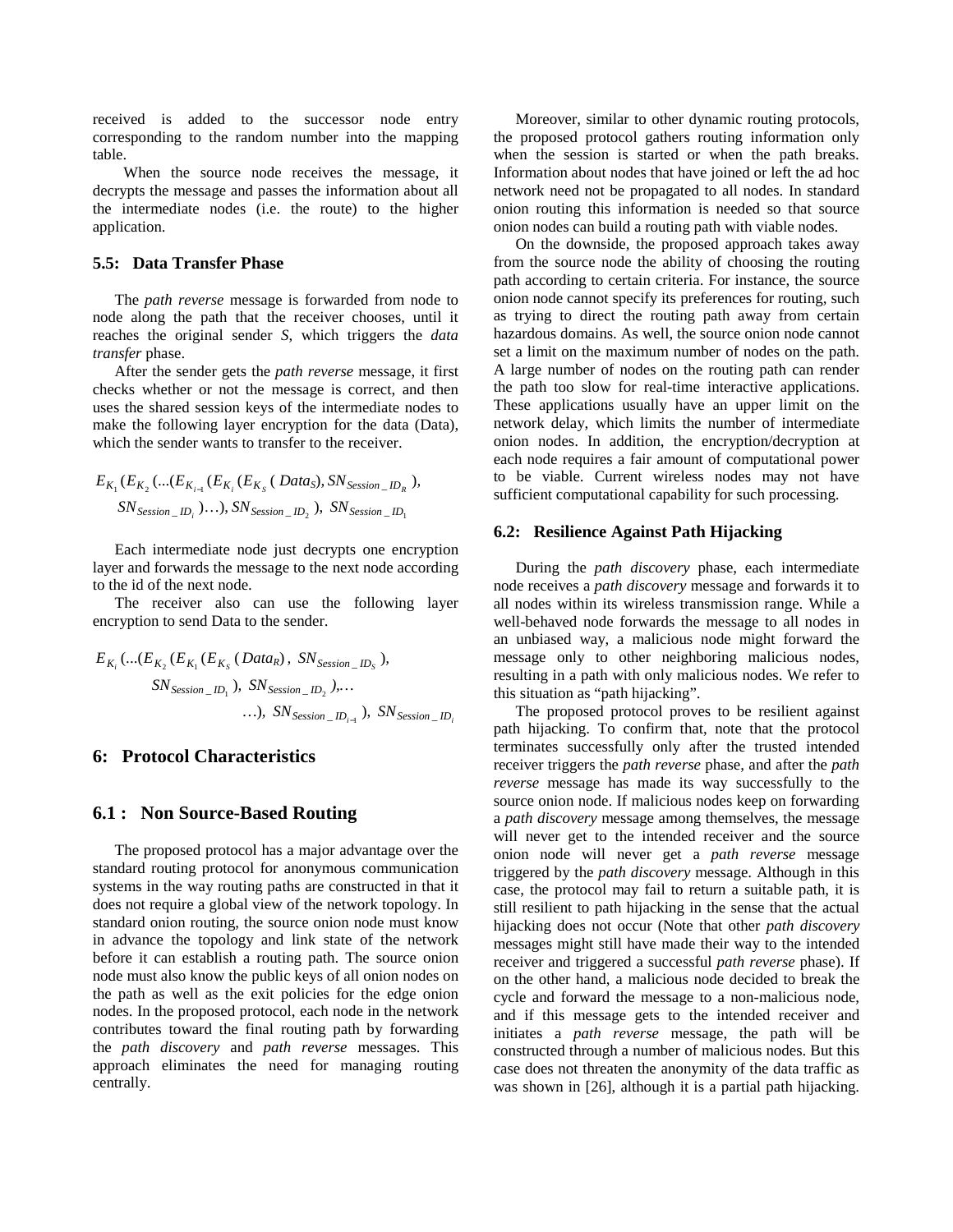In any case, we only claim resilience to path hijacking, not immunity to it.

# **7: Security and Anonymity Analysis**

In this section, we examine how the protocol provides an adequate level of security and anonymity for the sender and receiver during path establishment.

# **7.1: Security of the Algorithm**

The proposed protocol uses two types of messages: the *path discovery* message and the *path reverse* message. In the following sections, we will demonstrate that the protocol we proposed here is secured against passive and active attacks, but not against Denial-of-Service attacks.

# **7.1.1: Passive Attacks**

In the *path discovery* message, the identifier  $ID<sub>s</sub>$  and public key  $PK<sub>S</sub>$  of the sender are encrypted with a onetime session key  $K_S$ . This key and the identifier ID<sub>R</sub> of the intended receiver are encrypted with the public key  $PK<sub>R</sub>$  of the intended receiver. The one-time public key encrypts the identities of intermediate nodes and the shared session keys. Thus, an adversary cannot find the real sender, receiver, and all intermediate nodes just by looking at the *path discovery* message. The same conclusions can be made for the *path reverse* message.

# **7.1.2: Active Attacks**

Our protocol provides protection against replay and modification attacks. Using the session key  $K<sub>S</sub>$  in the *path discovery* message, and the one-time public key *TPK*, the sender can discover a replayed *path discovery* message. Additionally, if some adversaries want to change the *path discovery* message or impersonate the sender or some intermediate nodes, the receiver can easily find out by verifying the signature since the sender and intermediate nodes have hashed the message, which is cumulative from its ancestor node, and signed the hashing value in the *path discovery* message.

# **7.1.3: Denial-of-Service Attack**

A Denial-of-Service (DoS) attack would be a very dangerous attack on the algorithm. The algorithm itself does not provide a mechanism against this kind of attack. For instance a powerful adversary may simply flood the network with path discovery messages. Additionally, the small computational power on all wireless carry-on devices makes the protocol more vulnerable to this attack. This problem is common though to all routing protocols in ad hoc networks.

# **7.2: Anonymity of the Sender and Receiver**

During *path discovery* phase processing, we have the following cases for the analysis of the anonymity of the sender and receiver.

- 1. If all neighboring nodes of the sender joined in collusion, they would know which message originally came from the sender and which message was just forwarded by the sender, i.e., they would find the sender but will not know who is the intended receiver.
- 2. If all neighboring nodes of the receiver were in collusion together, they would know which message terminated in the receiver and which message was just forwarded by the receiver, i.e., they would find the potential receiver but would not know the identity of the sender.
- 3. If some intermediate nodes were in collusion together, they would only know that the message was forwarded. They therefore cannot confirm which node is the sender and which node is the receiver.

During *path reverse* phase processing, we have the following additional cases for the analysis of the anonymity of the sender and receiver:

- 1. If all neighboring nodes of the receiver joined in collusion, they would be able to determine who is the receiver. The collusion of all neighboring nodes can reveal the fact that the circled node is the node that started the *path reverse* phase, and hence it must be the intended receiver in the *path discovery* phase.
- 2. If all neighboring nodes of the sender were in collusion, they would be able to determine who is the sender. The situation is same as the above.
- 3. If some or all of the intermediate nodes were in collusion together, although they would know part of the path chain, they still would not be sure who the sender and receiver are since they would not know if the end node of the *path reverse* message is the sender or just another intermediate node, and the start node of the *path reverse* message is the receiver or just another intermediate node.

# **8: Conclusion**

Privacy is a key issue in wireless ad hoc networking. The protocol presented here creates routes dynamically to support onion routing without the originator knowing the keys of the mix nodes or the topology of the network. We have shown that the protocol provides an adequate level of security and anonymity for the sender and receiver during path establishment. The benefits of this approach include:

• Non-source-based routing – source node does not need to know global topology and link availability; route computation shared among many nodes; easy adaptability to changes in network topology;